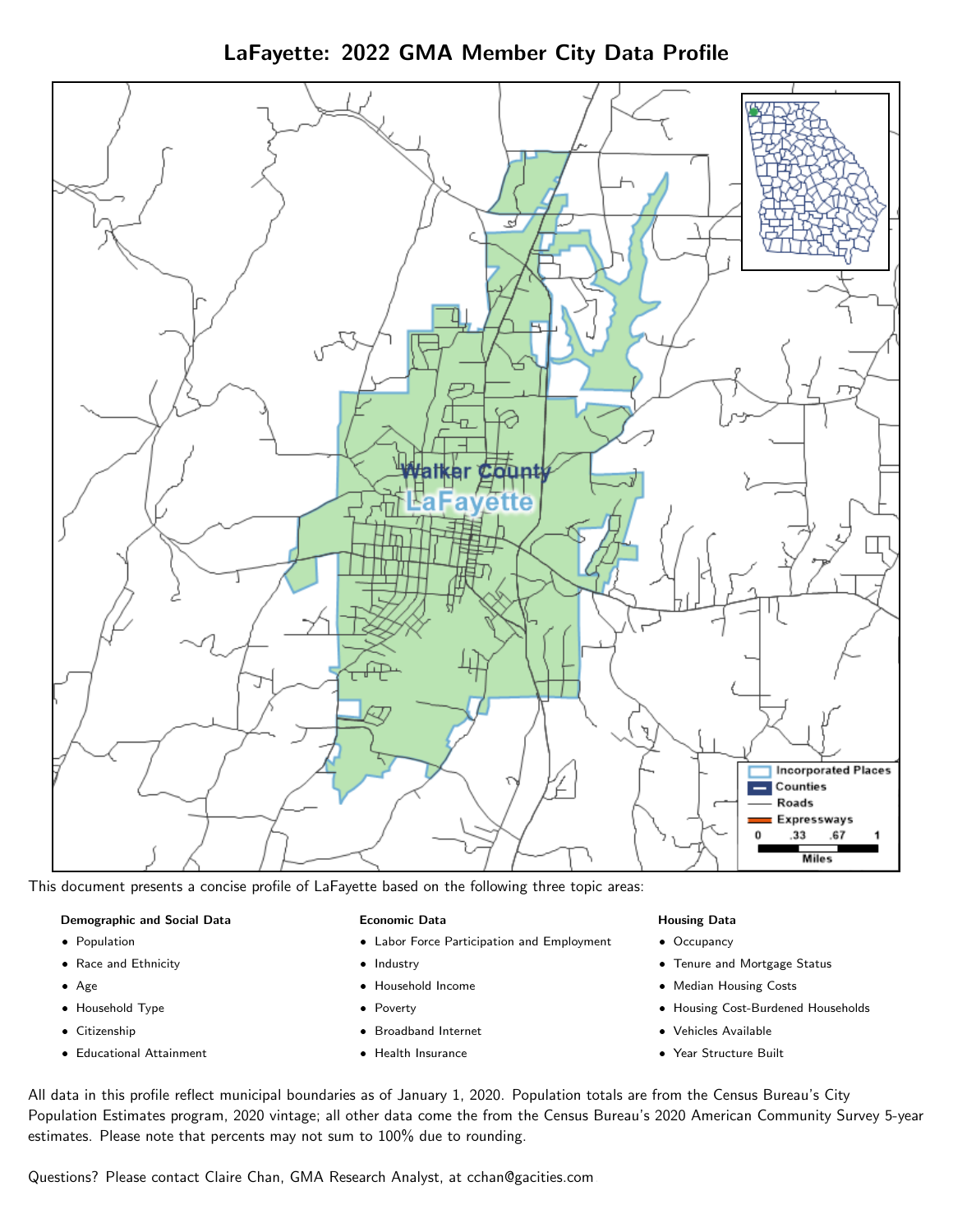# LaFayette: Demographic and Social



0% 2% 4% 6% Male **Female** 6% 4% 2% 85 and over 80-84 75-79 70-74 65-69 60-64 55-59 50-54 45-49 40-44 35-39 30-34 25-29 20-24 15-19  $10-14$ 5-9 Under 5

Source: American Community Survey, 2020 5-year estimates, table B01001 Source: American Community Survey, 2020 5-year estimates, table B11001

**Citizenship** 

Age



Source: American Community Survey, 2020 5-year estimates, table B05002 Source: American Community Survey, 2020 5-year estimates, table B15002

Race and Ethnicity



Source: U.S. Census Bureau, City Population Estimates, 2020 vintage Source: American Community Survey, 2020 5-year estimates, table B03002

# Household Type



### Educational Attainment



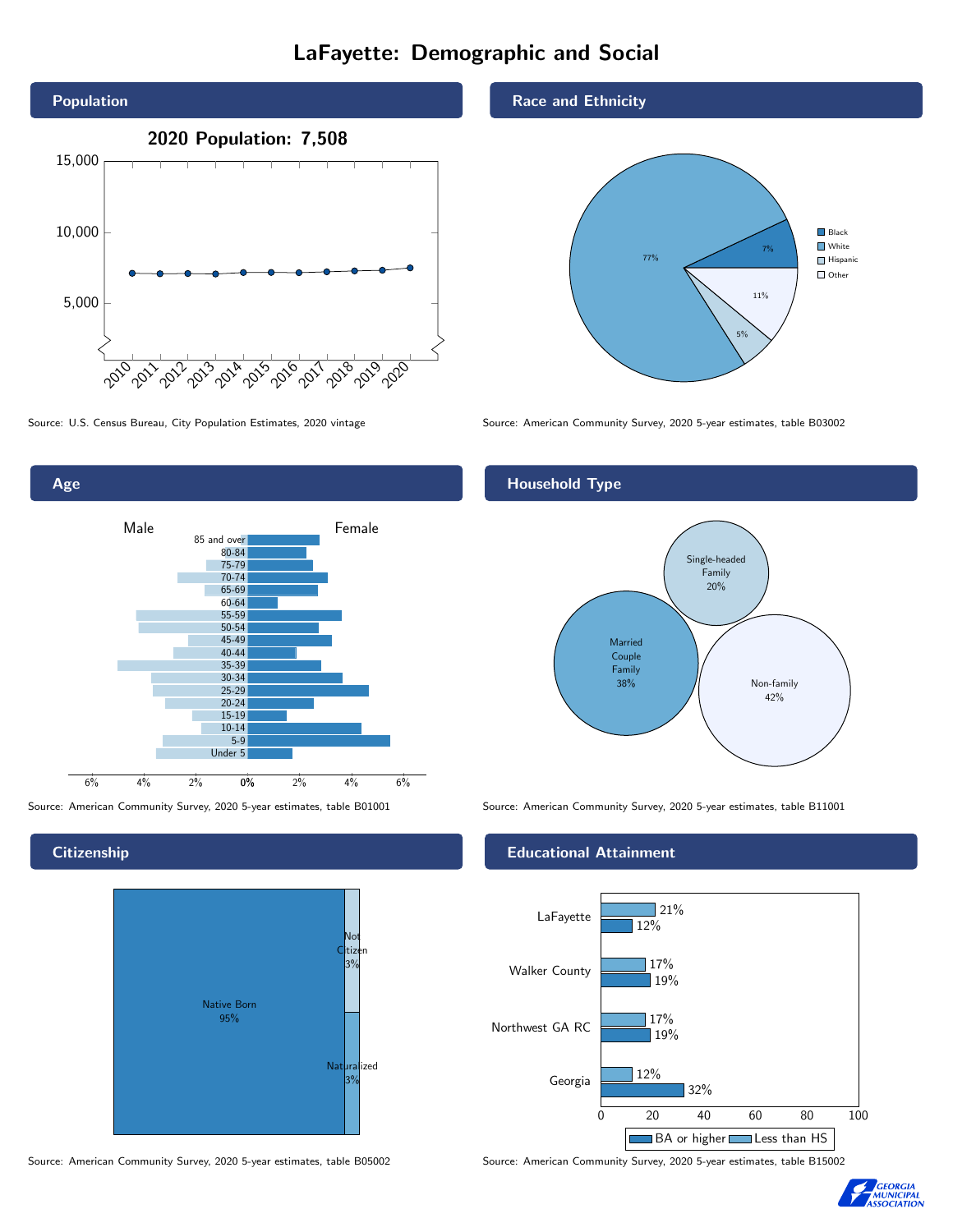# LaFayette: Economic



Source: American Community Survey, 2020 5-year estimates, table B23001 Note: Unemployment rate is based upon the civilian labor force.

#### Industry

| Agriculture, forestry, fishing and hunting, and mining      | $1\%$ |
|-------------------------------------------------------------|-------|
| Construction                                                | 9%    |
| Manufacturing                                               | 19%   |
| <b>Wholesale Trade</b>                                      | $1\%$ |
| Retail Trade                                                | 15%   |
| Transportation and warehousing, and utilities               | $4\%$ |
| Information                                                 | 3%    |
| Finance and insurance, real estate, rental, leasing         | 3%    |
| Professional, scientific, mgt, administrative, waste mgt    | 5%    |
| Educational services, and health care and social assistance | 21%   |
| Arts, entertainment, recreation, accommodation, food        | 13%   |
| service                                                     |       |
| Other services, except public administration                | 5%    |
| Public administration                                       | 2%    |
|                                                             |       |

Source: American Community Survey, 2020 5-year estimates, table C24030



Source: American Community Survey, 2020 5-year estimates, tables B19013 and B19025 Source: American Community Survey, 2020 5-year estimates, table B17010

Broadband Internet No 33% Yes 67%

#### Health Insurance



Source: American Community Survey, 2020 5-year estimates, table B28002 Source: American Community Survey, 2020 5-year estimates, table B18135



## Poverty